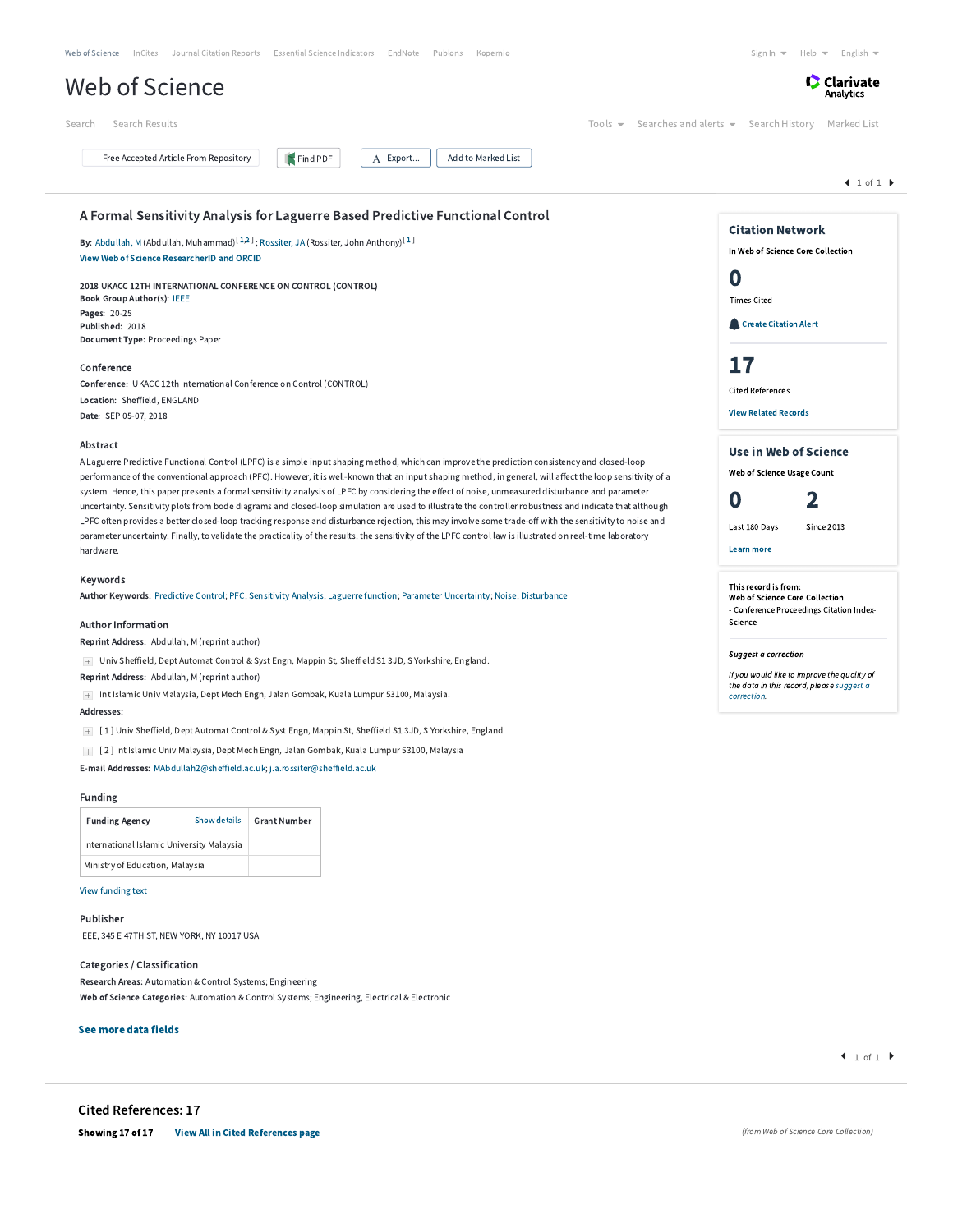| 1.  | Alternative method for Predictive Functional Control to handle an integrating process<br>By: Abdullah, M.; Rossiter, J. A.<br>under review for Advances in PID Published: 2018                                                                                 | <b>Times Cited: 2</b>   |
|-----|----------------------------------------------------------------------------------------------------------------------------------------------------------------------------------------------------------------------------------------------------------------|-------------------------|
| 2.  | The effect of model structure on the noise and disturbance sensitivity of Predictive Functional Control<br>By: Abdullah, M.; Rossiter, J. A.<br>EUR CONTR C Published: 2018                                                                                    | <b>Times Cited: 1</b>   |
| 3.  | Development of constrained predictive functional control using Laguerre function based prediction<br>By: Abdullah, M.; Rossiter, J. A.; Haber, R.<br>IFAC WORLD C Published: 2017                                                                              | <b>Times Cited: 3</b>   |
| 4.  | Utilising Laguerre function in predictive functional control to ensure prediction consistency<br>By: Abdullah, M.; Rossiter, J. A.<br>11 INT C CONTR BELF Published: 2016                                                                                      | <b>Times Cited: 3</b>   |
| 5.  | Title: [not available]<br>By: [Anonymous].<br>Quanser user manual SRV02 rotary servo based unit set up and configuration Published: 2012<br>Publisher: Quanser Inc                                                                                             | <b>Times Cited: 2</b>   |
| 6.  | Real-Time implementation of Model Predictive Control<br>By: Bleris, L. G.; Kothare, M. V.<br>AM CONTR C Published: 2005                                                                                                                                        | Times Cited: 1          |
| 7.  | An Alternative for PID control: Predictive Functional Control - A Tutorial<br>By: Haber, R.; Rossiter, J. A.; Zabet, K.<br>2016 AMERICAN CONTROL CONFERENCE (ACC) Book Series: Proceedings of the American Control Conference Pages: 6935-6940 Published: 2016 | <b>Times Cited: 4</b>   |
| 8.  | Extension of first order predictive functional controllers to handle higher order internal models<br>By: Khadir, M.; Ringwood, J.<br>Int. Journal of Applied Mathematics and Comp. Science Volume: 18 Issue: 2 Pages: 229-239 Published: 2009                  | Times Cited: 1          |
| 9.  | Elementary predictive functional control: a tutorial<br>By: Richalet, J.; O'Donovan, D.<br>2011 International Symposium on Advanced Control of Industrial Processes (ADCONIP 2011) Pages: 306-13 Published: 2011                                               | <b>Times Cited: 6</b>   |
| 10. | MODEL PREDICTIVE HEURISTIC CONTROL - APPLICATIONS TO INDUSTRIAL PROCESSES<br>By: RICHALET, J; RAULT, A; TESTUD, JL; et al.<br>AUTOMATICA Volume: 14 Issue: 5 Pages: 413-428 Published: 1978                                                                    | <b>Times Cited: 959</b> |
|     | 11. Why Predictive Control?<br>By: Richalet, Jacques; O'Donovan, Donal<br>PREDICTIVE FUNCTIONAL CONTROL: PRINCIPLES AND INDUSTRIAL APPLICATIONS Book Series: Advances in Industrial Control Pages: 1-+ Published: 2009                                         | <b>Times Cited: 79</b>  |
|     | 12. Pole-placement Predictive Functional Control for over-damped systems with real poles<br>By: Rossiter, J. A.; Haber, R.; Zabet, K.<br>ISA TRANSACTIONS Volume: 61 Pages: 229-239 Published: MAR 2016                                                        | <b>Times Cited: 13</b>  |
|     | 13. Title: [not available]<br>By: Rossiter, J.A.<br>Model predictive control: a practical approach Published: 2003<br><b>Publisher: CRC Press</b>                                                                                                              | <b>Times Cited: 21</b>  |
|     | 14. The Effect of Coincidence Horizon on Predictive Functional Control<br>By: Rossiter, John Anthony; Haber, Robert<br>PROCESSES Volume: 3 Issue: 1 Pages: 25-45 Published: MAR 2015                                                                           | <b>Times Cited: 16</b>  |
|     | 15. Title: [not available]<br>By: Rossmeisl, J. H.; Garcia, P. A.; Pancotto, T. E.; et al.<br>J. Neurosurg. Pages: 1-18 Published: 2015<br>[Show additional data]                                                                                              | <b>Times Cited: 6</b>   |
|     | 16. Pole-placement Predictive Functional Control for under-damped systems with real numbers algebra<br>By: Zabet, K.; Rossiter, J. A.; Haber, R.; et al.<br>ISA Transactions Published: 2017<br>[Show additional data]                                         | Times Cited: 1          |
| 17. | Robust tuning of PFC (Predictive Functional Control) based on first- and aperiodic second-order plus time delay models                                                                                                                                         | <b>Times Cited: 6</b>   |